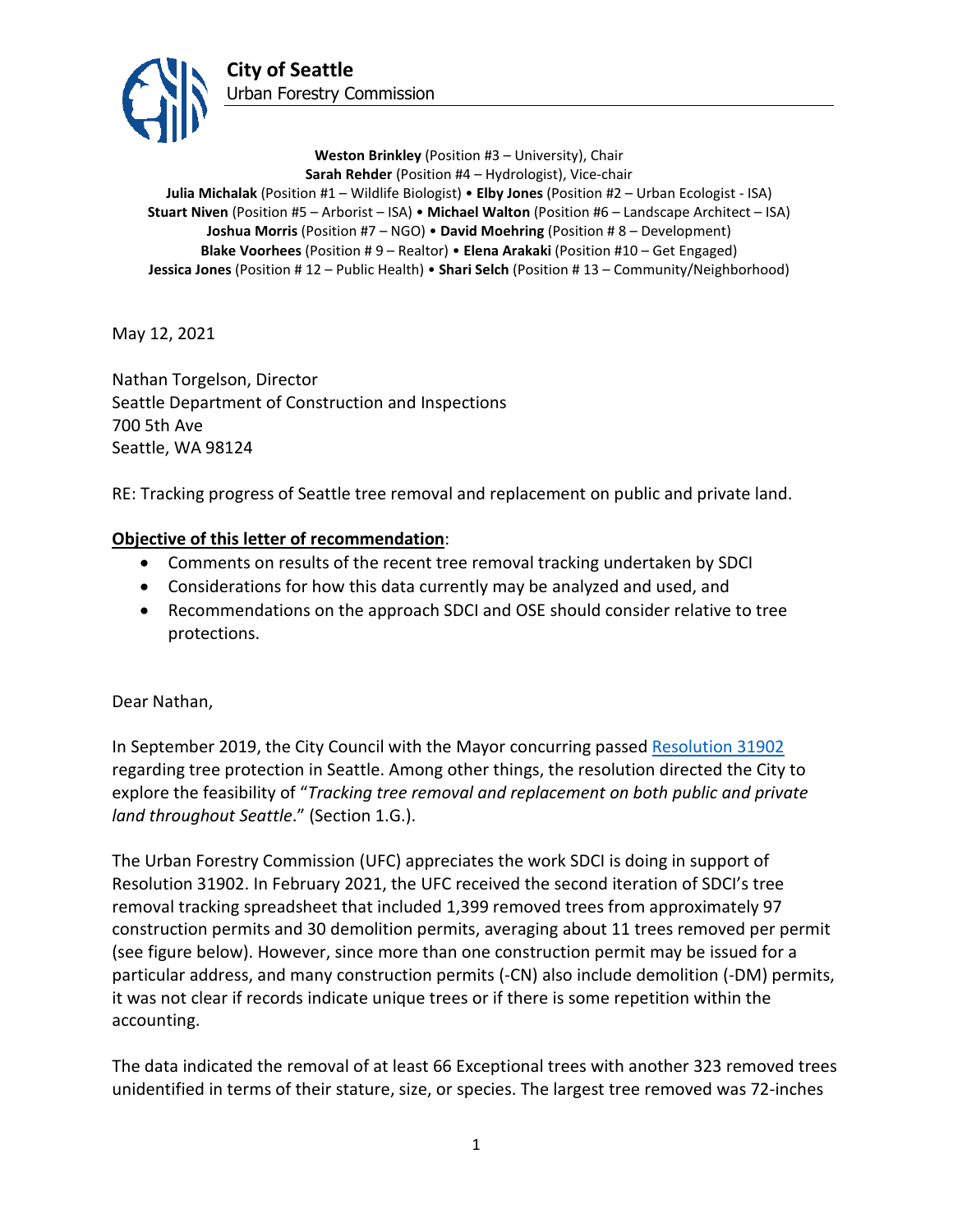diameter at standard height (DSH), with the average tree removed being closer to 13-inches DSH.<sup>[1](#page-1-0)</sup> The time period for this data was not included. Forthcoming updates should include when the permit record was initiated so the extent of overall permits is understood.<sup>[2](#page-1-1)</sup>

|                               | DM (demo permit)              |                                                              | 209 Trees lost  | 14.9%  | on     |  | 30 projects         | 7.0 trees lost/project  |
|-------------------------------|-------------------------------|--------------------------------------------------------------|-----------------|--------|--------|--|---------------------|-------------------------|
|                               | <b>CN</b> (construction)      |                                                              | 1190 Trees lost | 85.1%  | on     |  | 97 projects         | 12.3 trees lost/project |
|                               | <b>Unidentified</b>           |                                                              | 0 Trees lost    | 0.0%   | on     |  | 0 projects          |                         |
|                               | Total                         |                                                              | 1399 Trees lost | 100.0% | on     |  | 127 projects        | 11.0 trees lost/project |
|                               |                               |                                                              |                 |        |        |  | 2.442 projects/week |                         |
|                               |                               | Tree Groves No records of trees within protected tree groves |                 |        |        |  |                     |                         |
|                               | Exceptional                   |                                                              | 66 Trees lost   |        | 4.7%   |  |                     |                         |
|                               | <b>Not Exceptional</b>        |                                                              | 1010 Trees lost |        | 72.2%  |  |                     |                         |
|                               | <b>Unknown</b>                |                                                              | 323 Trees lost  |        |        |  |                     |                         |
|                               | Total trees on list           | 1399 Trees lost                                              |                 |        | 100.0% |  |                     |                         |
| <b>Median Tree Lost Size</b>  |                               |                                                              | 12 inches DBH   |        |        |  |                     |                         |
| <b>Average Tree Lost Size</b> |                               |                                                              | 13.1 inches DBH |        |        |  |                     | May 5, 2021             |
|                               | <b>Largest Tree Lost Size</b> |                                                              |                 |        |        |  |                     |                         |
|                               |                               |                                                              | 72.0 inches DBH |        |        |  |                     |                         |

*Analysis of SDCI Tree Removal Data as of February 2, 2021.*

# **Comments on the recent tree removal tracking effort currently undertaken by SDCI**

In addition to a summary/dashboard of the data included, the UFC suggests that future iterations of tracking data include the following information:

Ideally, the tracking sheet would have raw data and summary/dashboard reporting that would answer questions such as:

- How many permits were submitted? were removal request accepted or rejected? how many trees remain on the property? was there a tree replacement requirement?
- How many trees were planted and how is the City going to monitor survival through establishment (three to five years) and tree protection as properties change ownership? An idea would be to include tree preservation and establishment requirements on a property's record.

Other information the UFC would like to see in the tracking sheet:

- 1. **Location information, including address and regional area of Seattle**. This will help clarify neighborhood and regional trends of tree removal and replacement due to development and could inform equitable tree replacement/planting efforts.
- 2. **Dates the permits were approved**. Temporal context will be needed to establish rates of tree removal and replacement due to development.

<span id="page-1-0"></span> $1$  Note that the UFC received raw data without the summary as described. There may be some discrepancies in this account. Tree loss tracking should include metadata to provide meaning and context for the data for UFC, Council's Land Use and Neighborhoods Committee, and other users to understand and use the data correctly.<br><sup>2</sup> For example, does 127 permits represent a tenth of the average annual permits issued by the department?

<span id="page-1-1"></span>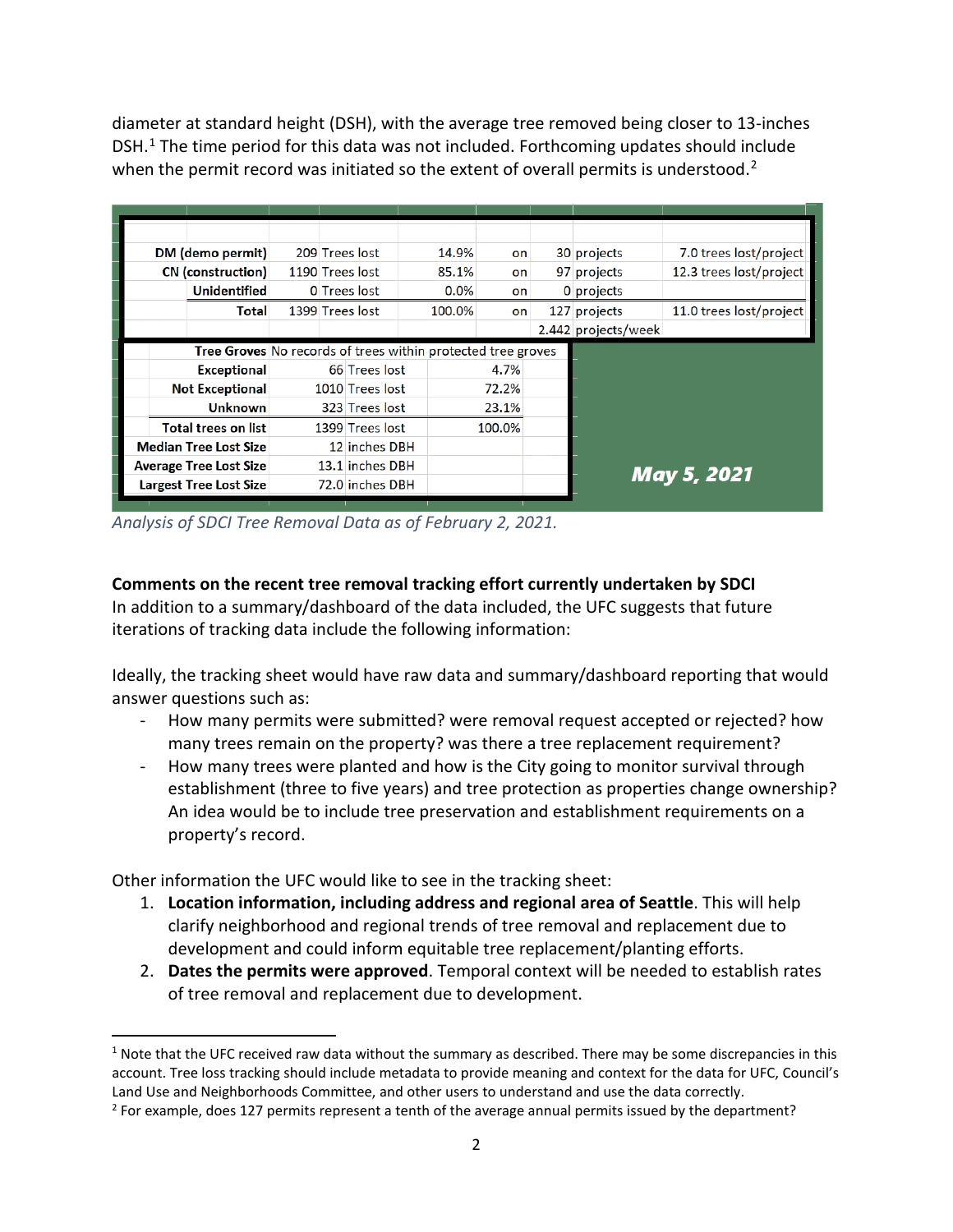- **3. Special site conditions related to the permit (such as ECA or incentive zone).**
- **4. Reference or link to arborist reports** when applicable to the permit, which includes reasons and documentation for tree removals, trees to be preserved, and photographs of the trees to be removed with their location on the site.
- 5. **Which trees were removed from groves. [3](#page-2-0)** Under the proposed draft [Director's Rule 13-](http://www.seattle.gov/Documents/Departments/UrbanForestryCommission/Resources/07.16.2020%20DDR2020-13.pdf) [2020,](http://www.seattle.gov/Documents/Departments/UrbanForestryCommission/Resources/07.16.2020%20DDR2020-13.pdf) groves will continue to be protected even if a component tree is removed, reducing the number of trees in the stand below the threshold number for grove designation. Including grove information in the tracking sheet will help build institutional memory and protection of groves in neighborhoods.
- 6. Clearly delineating and documenting the reason for tree removal. For example, the reason for the tree removal is currently the same as "status." The rationale why the tree removal was allowed to move forward would be important.
- 7. Account for trees retained and replanted associated with the permit, if provided or required. [4](#page-2-1) Under SMC 25.11.090, all trees 24-inches DSH and greater and all Exceptional trees must be replaced by one or more new trees. Tracking tree replacement and new tree survival is as essential as tracking tree loss.
- 8. Development site details, including land use, zoning, lot characteristics, etc.
- 9. Complete data fields for all records. At least 476 records in the current spreadsheet are incomplete, lacking genus name, species name, or DSH information.
- 10. Information on native species.
- 11. Metadata as part of the tracking sheet accompanied by summary/dashboard reports.

The UFC will be pleased to consult or further discuss any of these recommendations with SDCI to ensure the City has the data it needs to inform policy decisions.

## **Considerations for how this data currently may be analyzed and used.**

Given Seattle's commitment to address climate change and its goal to increase the urban forest canopy cover to 30-percent in less than two decades, the tracking and inventory of trees retained, removed, and planted on public and private land is essential to assure the City's goals and objectives are achieved. Urban forests should equitably benefit all Seattle communities, not just a few.

## **Recommendation that the data be made publicly available.**

# **Recommendations on the approach SDCI and OSE should consider relative to tree protections.**

The UFC appreciates SDCI providing an easy to use [website](https://seattlecitygis.maps.arcgis.com/apps/webappviewer/index.html?id=f822b2c6498c4163b0cf908e2241e9c2) with canopy cover percentages at the parcel level. Where possible, SDCI should align data fields with SDOT's and other departments' tree tracking systems as well as Accela permit tracking. SDCI and SDOT should file with OSE (and share with the UFC) quarterly reports to the City Council and relevant City

<span id="page-2-0"></span><sup>3</sup> Protected tree groves as defined under the Draft Director's Rule 13-2020. Hazards exclude impacts from earthwork.

<span id="page-2-1"></span><sup>4</sup> Ideally suggest the resulting (30-year) mature canopy volume that planted trees will provide.